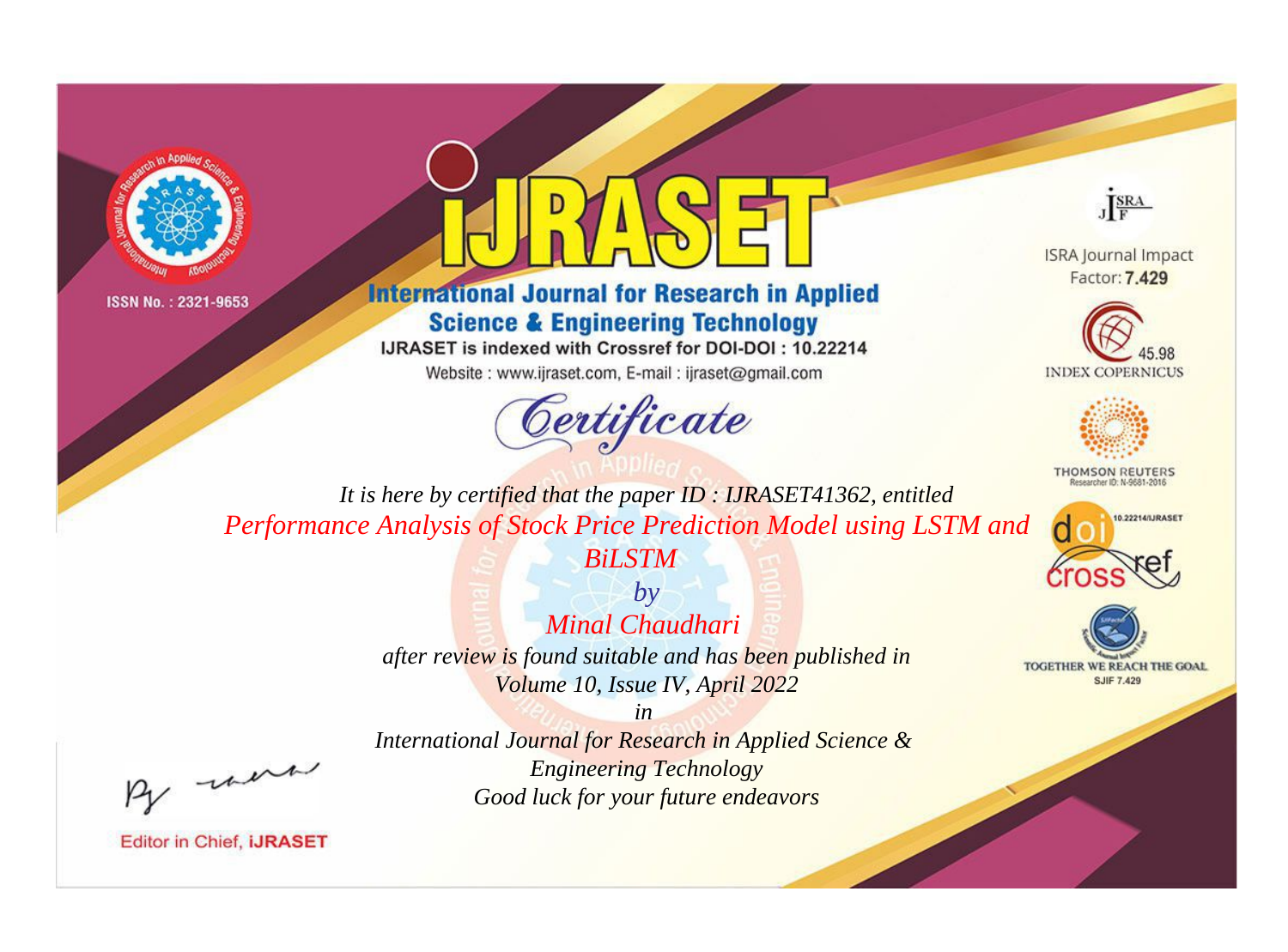



## **International Journal for Research in Applied Science & Engineering Technology**

IJRASET is indexed with Crossref for DOI-DOI: 10.22214

Website: www.ijraset.com, E-mail: ijraset@gmail.com



JERA

**ISRA Journal Impact** Factor: 7.429





**THOMSON REUTERS** 



TOGETHER WE REACH THE GOAL **SJIF 7.429** 

*It is here by certified that the paper ID : IJRASET41362, entitled Performance Analysis of Stock Price Prediction Model using LSTM and* 

*BiLSTM*

*by Hrutik Mayekar after review is found suitable and has been published in Volume 10, Issue IV, April 2022*

*in* 

, un

*International Journal for Research in Applied Science & Engineering Technology Good luck for your future endeavors*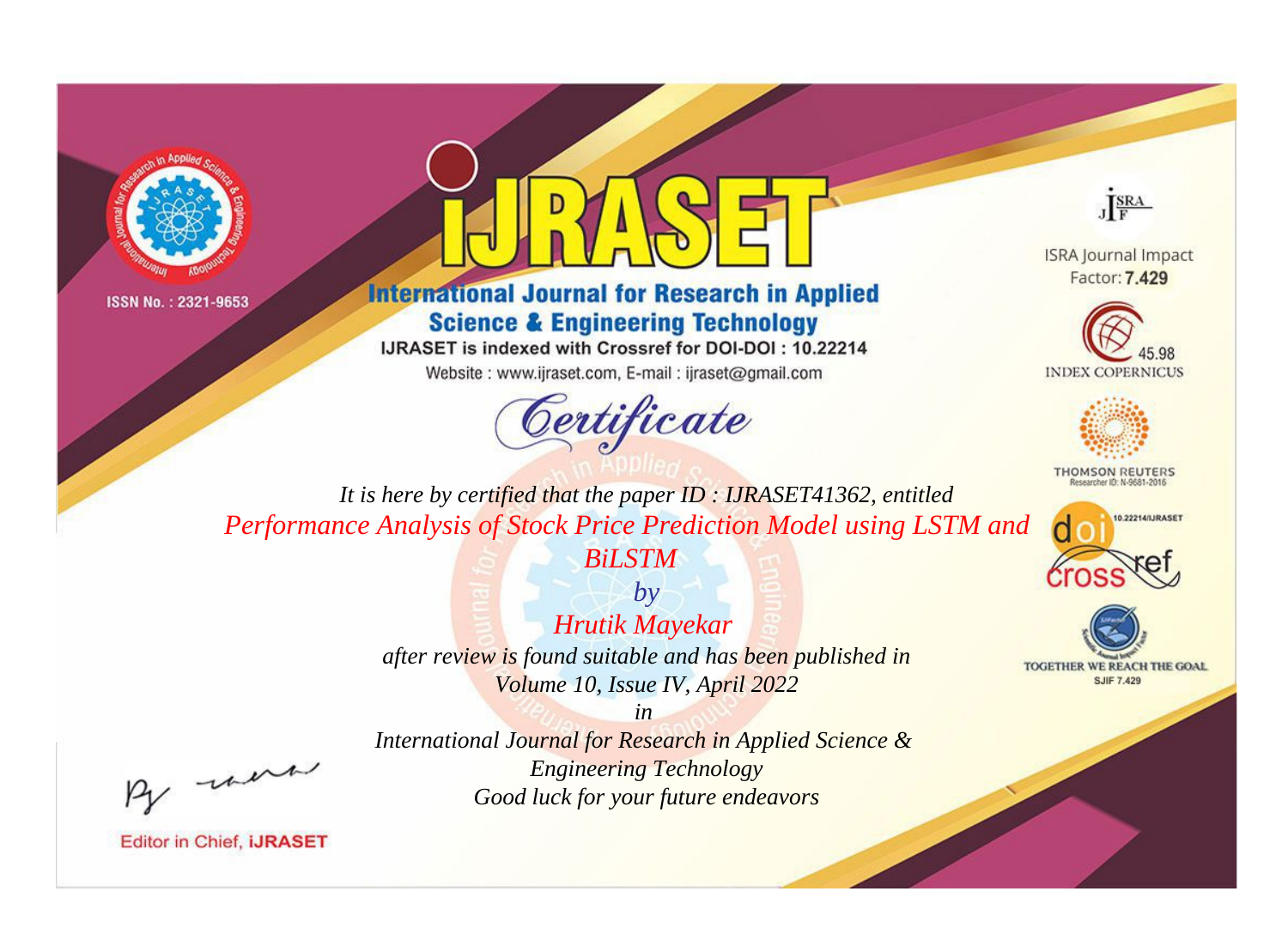



## **International Journal for Research in Applied Science & Engineering Technology**

IJRASET is indexed with Crossref for DOI-DOI: 10.22214

Website: www.ijraset.com, E-mail: ijraset@gmail.com



JERA

**ISRA Journal Impact** Factor: 7.429





**THOMSON REUTERS** 



TOGETHER WE REACH THE GOAL **SJIF 7.429** 

*It is here by certified that the paper ID : IJRASET41362, entitled Performance Analysis of Stock Price Prediction Model using LSTM and* 

*BiLSTM*

*by Abhishek Mishra after review is found suitable and has been published in Volume 10, Issue IV, April 2022*

, un

*International Journal for Research in Applied Science & Engineering Technology Good luck for your future endeavors*

*in*